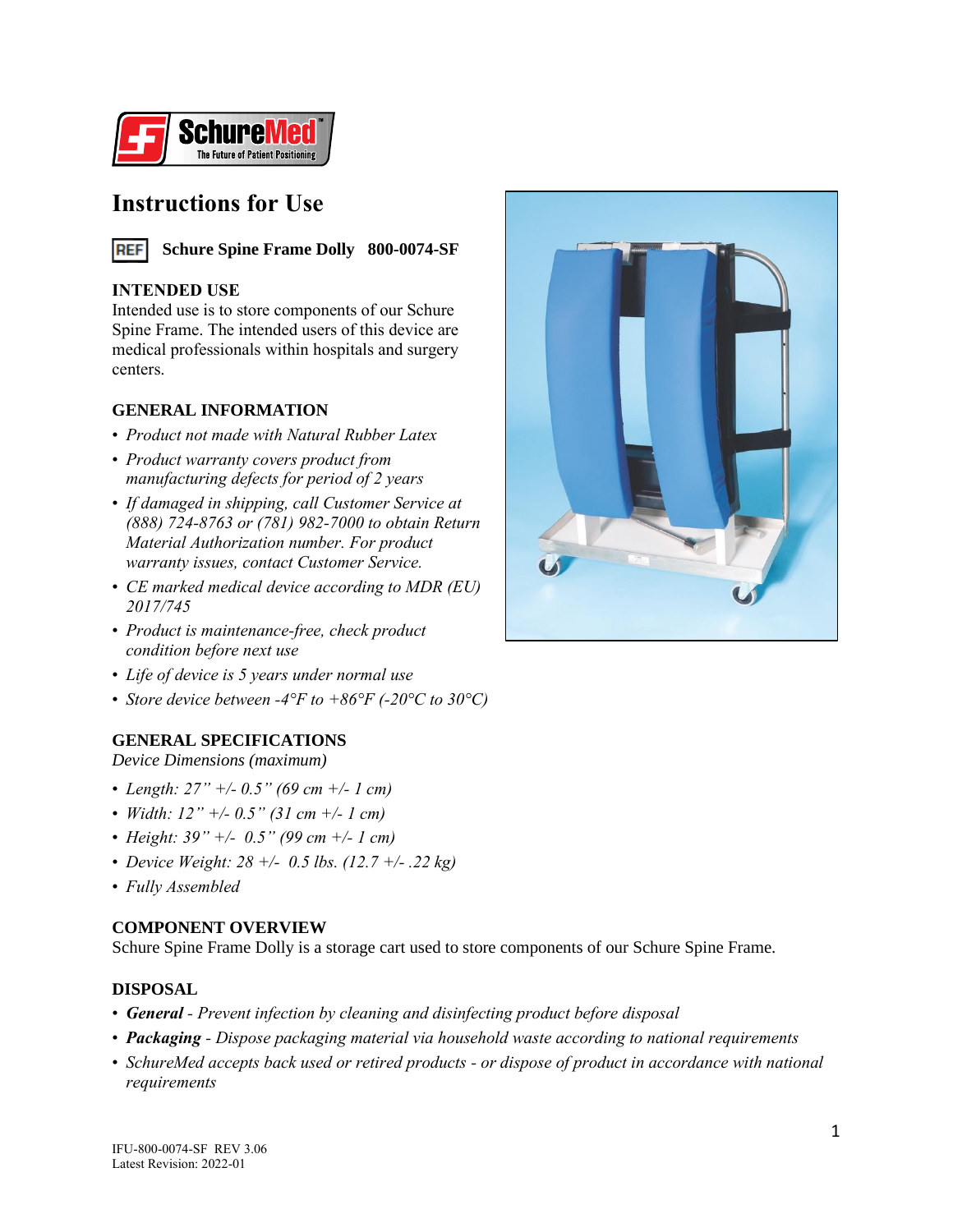### **INSTRUCTIONS**



**Step 1**. When placing Spine Frame onto Dolly, have buttons facing up and close together as shown.

**Step 2**. Place Spine Frame onto Dolly (as shown) and slide all the way back until plastic of frame aligns with back of Dolly blocks.

**Step 3**. Loop hook and loop fastener straps around Dolly and fasten them onto frame.

# **PRODUCT USE WARNINGS**

**WARNING!**

*Hazard resulting from incorrect use. Be absolutely sure to follow Instructions for Use for when operating Dolly.*

*WARNING! Do not reuse device if there are obvious signs of damage or functional issues. Consult manufacturer before reusing.*

### **CLEANING & DISINFECTING**

*Spray and wipe clean with hospital approved disinfectant. No sterilization.*

### **USER NOTICE**

*Any serious incident that has occurred in relation to the device should be reported to the manufacturer and the competent authority of the Member State in which the user and/or patient is established.*



### **eIFU Language Versions**

To download and print the Instructions for Use, please go to [http://www.schuremed.com/schuremed-eifu.](http://www.schuremed.com/schuremed-eifu)